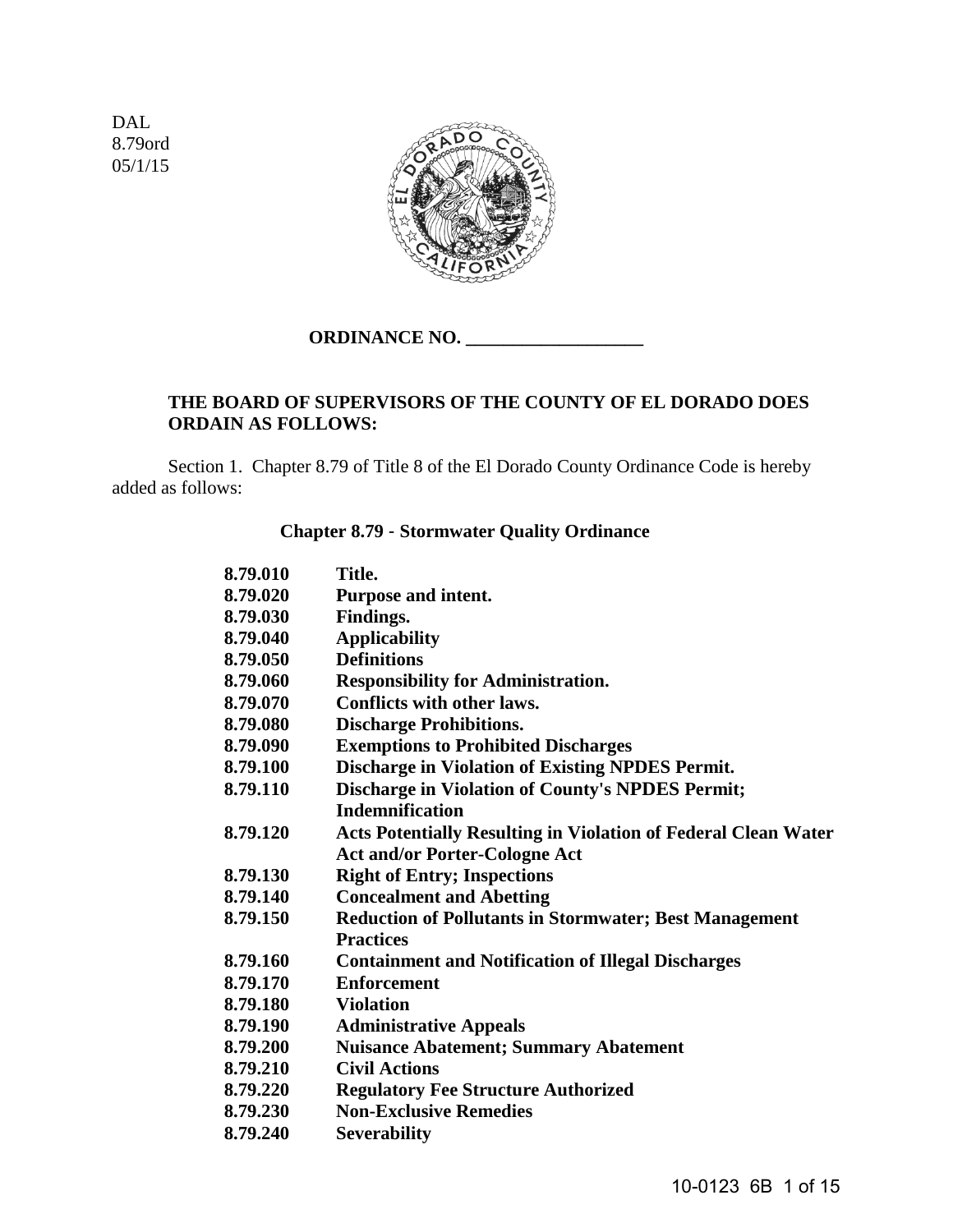#### **8.79.010. Title.**

This Ordinance shall be known as the "El Dorado County Stormwater Quality Ordinance," and may be so cited.

## **8.79.020. Purpose and intent.**

A. The purpose of this Chapter is to ensure that El Dorado County is compliant with state and federal laws and fulfills its requirements to: (1) Protect the health, safety, and general welfare of the citizens of El Dorado County; (2) Enhance and protect the quality of Waters of the State in El Dorado County by reducing pollutants in stormwater discharges to the maximum extent practicable and controlling non-stormwater discharges to a stormwater facility; and (3) To cause the use of Best Management Practices (section 8.79.050) by the County and its citizens that will reduce the adverse effects of polluted runoff discharges on Waters of the State.

B. This Chapter seeks to promote these purposes by: (1) Prohibiting illicit discharges to a stormwater facility; (2) Establishing authority to adopt requirements for stormwater management, including source control requirements, to reduce pollution to the Maximum Extent Practicable; (3) Establishing authority to adopt requirements for development projects to reduce stormwater pollution and erosion both during construction and after the project is complete; and (4) Establishing authority that will enable the County to implement and enforce any Stormwater Management Plan adopted by the County.

## **8.79.030. Findings.**

The El Dorado County Board of Supervisors has determined that the health, safety, and general welfare of the citizens of El Dorado County is adversely affected by the discharge of pollution into stormwater facilities, surface waters and Waters of the State. The Board of Supervisors further finds that violation of this Ordinance may constitute a human and environmental health risk.

## **8.79.040. Applicability.**

This Chapter applies to all unincorporated areas of the County.

#### **8.79.050. Definitions.**

A. **"Best Management Practices (BMPs)"** – Methods that have been determined to be the most effective, practical means of preventing or reducing pollution from non-point sources, such as pollutants carried by storm water runoff. "BMP" is a broad term that refers to many of the actions that are required under or could be completed as part of the NPDES Permit, including behavioral BMPs such as education (e.g., placing inlet stencils and regularly educating municipal staff and others about measures to reduce pollution in stormwater) or discharging wash water to the sanitary sewer instead of the storm drain, structural BMPs such as source controls (e.g., double containment for hazardous materials) and treatment controls (e.g. vegetated swales and 10-0123 6B 2 of 15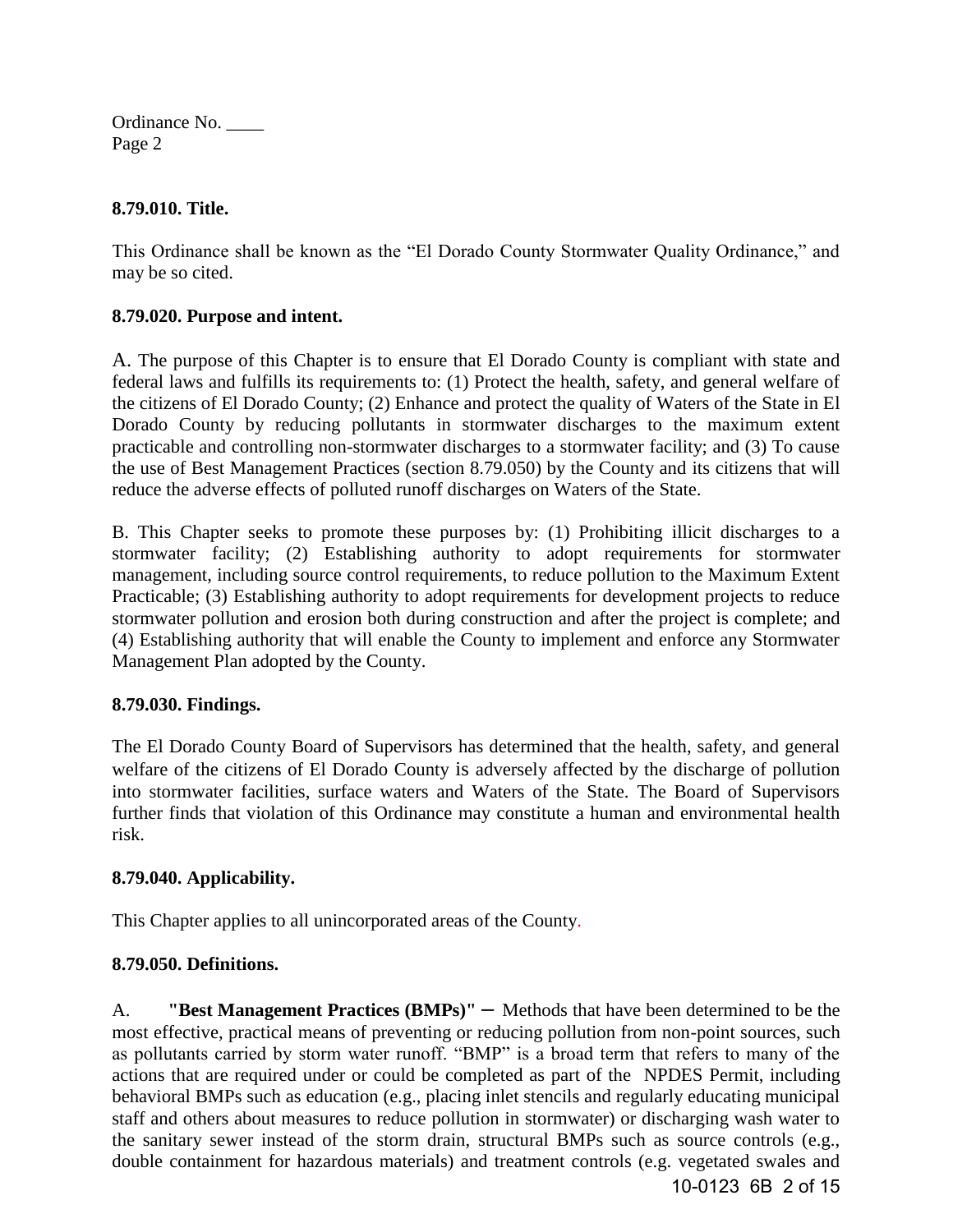detention basins) to treat runoff before it is discharged to the storm drain or local waterway, and other practices that prevent or reduce pollutants from reaching the storm drain or other waters.

B. **"Clean Water Act (CWA)"** – The primary [federal law](http://en.wikipedia.org/wiki/Federal_law) in the [United States](http://en.wikipedia.org/wiki/United_States) governing [water pollution.](http://en.wikipedia.org/wiki/Water_pollution) Formerly referred to as the Federal Water Pollution Control Act or Federal Water Pollution Control Act Amendments of 1972), is Public Law 92-500, as amended by Public Law 95-217, Public Law 95-576, Public Law 96-483 and Public Law 77-117, 33 U.S.C. 1251 et seq.

C. **"County"** – The unincorporated County of El Dorado.

D. **"Consent"** – To permit, approve, or agree; comply or yield.

E. **"Development"** – Any activity that moves soils or substantially alters the pre-existing vegetated or man-made cover of any and all land. Development includes any activity that may be considered new development or re-development. This also includes, but is not limited to, grading, digging, cutting, scraping, stockpiling or excavating of soil, placement of fill materials, paving, pavement removal, exterior construction, substantial removal of vegetation where soils are disturbed including but not limited to removal by clearing or grubbing, or any activity which bares soil or rock or involves streambed alterations or the diversion or piping of any watercourse. Development does not include routine maintenance to maintain original line and grade, hydraulic capacity, or the original purpose of the facility, nor does it include emergency construction activities (i.e. land disturbances) required to protect public health and safety.

F. **"Discharge"** – The release or placement of any material into stormwater facilities within the County's jurisdiction, including but not limited to stormwater, wastewater, solid materials, liquids, hazardous waste, raw materials, debris, litter, or any other substance.

G. **"Enforcement Agency"** – El Dorado County Storm Water Management Plan's Lead Department is the primary Enforcement Agency for the purposes of this Chapter.

H. **"Enforcement Official"** – Any County employee or agent of the County with the authority to enforce any provision of the Chapter and the authority to make any decision on behalf of the director required or called for by this Chapter.

I. **"Illicit Connection"** — Any man-made conveyance that is connected to the storm drain system without a permit or through which prohibited non-storm water flows are discharged, excluding roof-drains and other similar connections. Examples include channels, pipelines, conduits, inlets, or outlets that are connected directly to the storm drain system.

J. **"Illicit Discharge"** – Any discharge to a stormwater facility that is prohibited under local, state, or federal statutes, ordinances, codes, or regulations, as well as any direct or indirect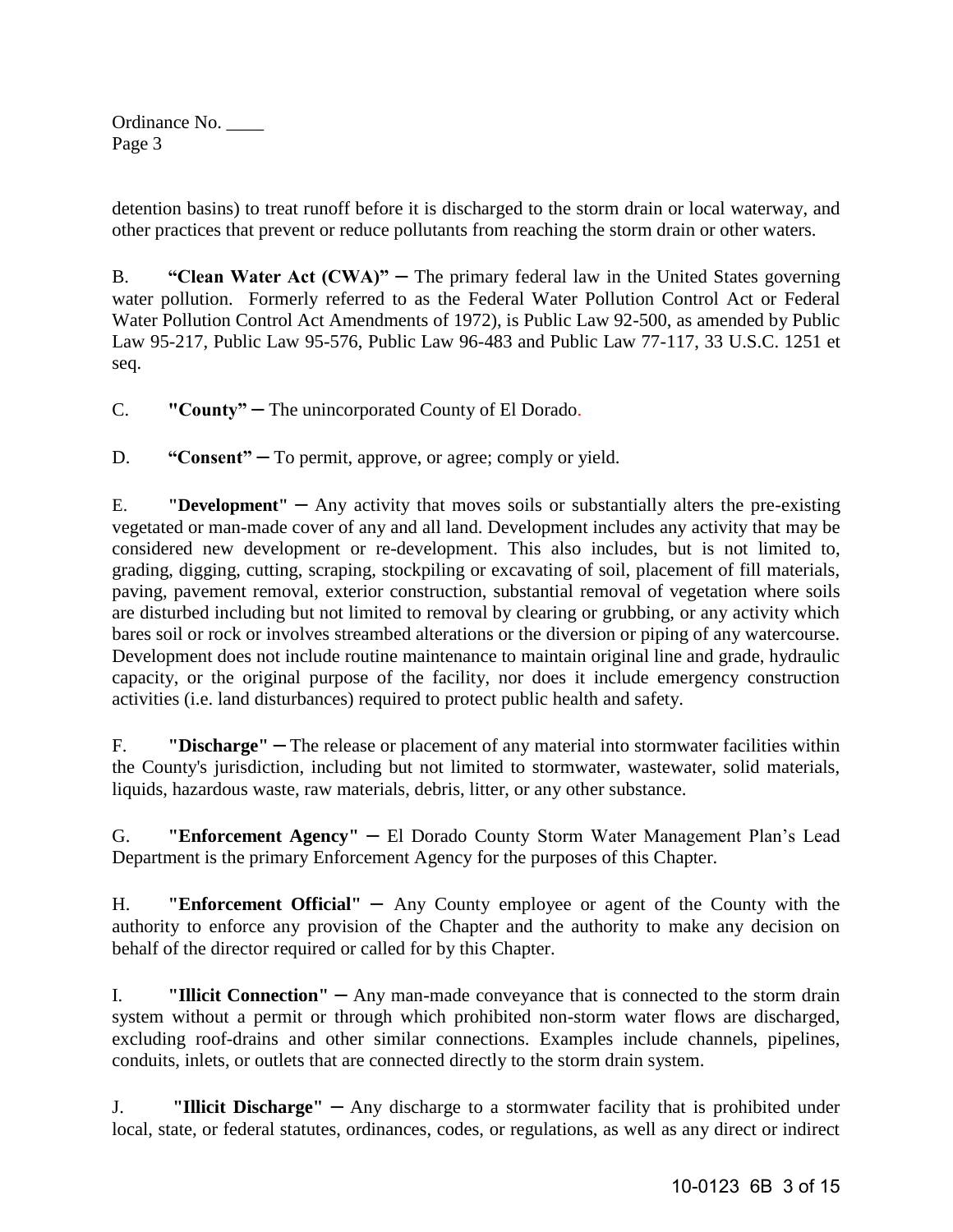non-stormwater discharge to the County's municipal stormwater facilities, except as otherwise exempted pursuant to state or federal laws, this Chapter, or a separate NPDES permit.

K. **"Incidental Runoff"** – Unintended amounts (volume) of runoff, such as unintended, minimal over-spray from sprinklers that escapes the area of intended use. Water leaving an intended use area is not considered incidental if it is part of the facility design, if it is due to excessive application, if it is due to intentional overflow or application, or if it is due to negligence.

L. **"Industrial Activity"** — Activities subject to NPDES permits as defined in 40 Code of Federal Regulations 122.26 (b)(14).

M. **"Maximum Extent Practicable (MEP)"** – The minimum required performance standard for implementation of municipal storm water management programs to reduce pollutants in storm water. Clean Water Act §  $402(p)(3)(B)(iii)$  requires that municipal permits "shall require controls to reduce the discharge of pollutants to the maximum extent practicable, including management practices, control techniques and system, design and engineering methods, and such other provisions as the Administrator or the State determines appropriate for the control of such pollutants." MEP is the cumulative effect of implementing, evaluating, and making corresponding changes to a variety of technically appropriate and economically feasible BMPs, ensuring that the most appropriate controls are implemented in the most effective manner. This process of implementing, evaluating, revising, or adding new BMPs is commonly referred to as the iterative process.

N. **"Municipal Separate Storm Sewer System (MS4)"** - A conveyance or system of conveyances (including roads with drainage systems, municipal streets, municipal stormwater facilities, catch basins, curbs, gutters, ditches, manmade channels, or storm drains) owned or operated by a State, County, City, Town, or other public body, that is designed or used for collecting or conveying storm water, which is not a combined sewer, and which is not a part of a publicly owned treatment works.

O. **"National Pollutant Discharge Elimination System (NPDES)"** – The primary permitting program under the Clean Water Act (33 U.S.C. § 1251 et seq.) which regulates most discharges to surface waters.

P. **"Non-Stormwater Discharge"** – Any discharge to municipal stormwater collection systems that is not composed entirely of stormwater except discharges pursuant to an NPDES permit and discharges resulting from fire-fighting activities.

Q. **"Pollutant''** – Anything which causes or contributes to pollution, as defined herein or in Chapter 15.14 of this Code. Pollutants include, but are not limited to: sediment, chlorine, paints, varnishes, solvents, fuel, oil, automotive fluids, yard wastes, refuse, rubbish, garbage, litter, food-related wastes, discarded or abandoned objects, floatable materials, pesticides, herbicides, fertilizers, detergents, soaps, hazardous substances, hazardous waste, sewage, fecal coliform and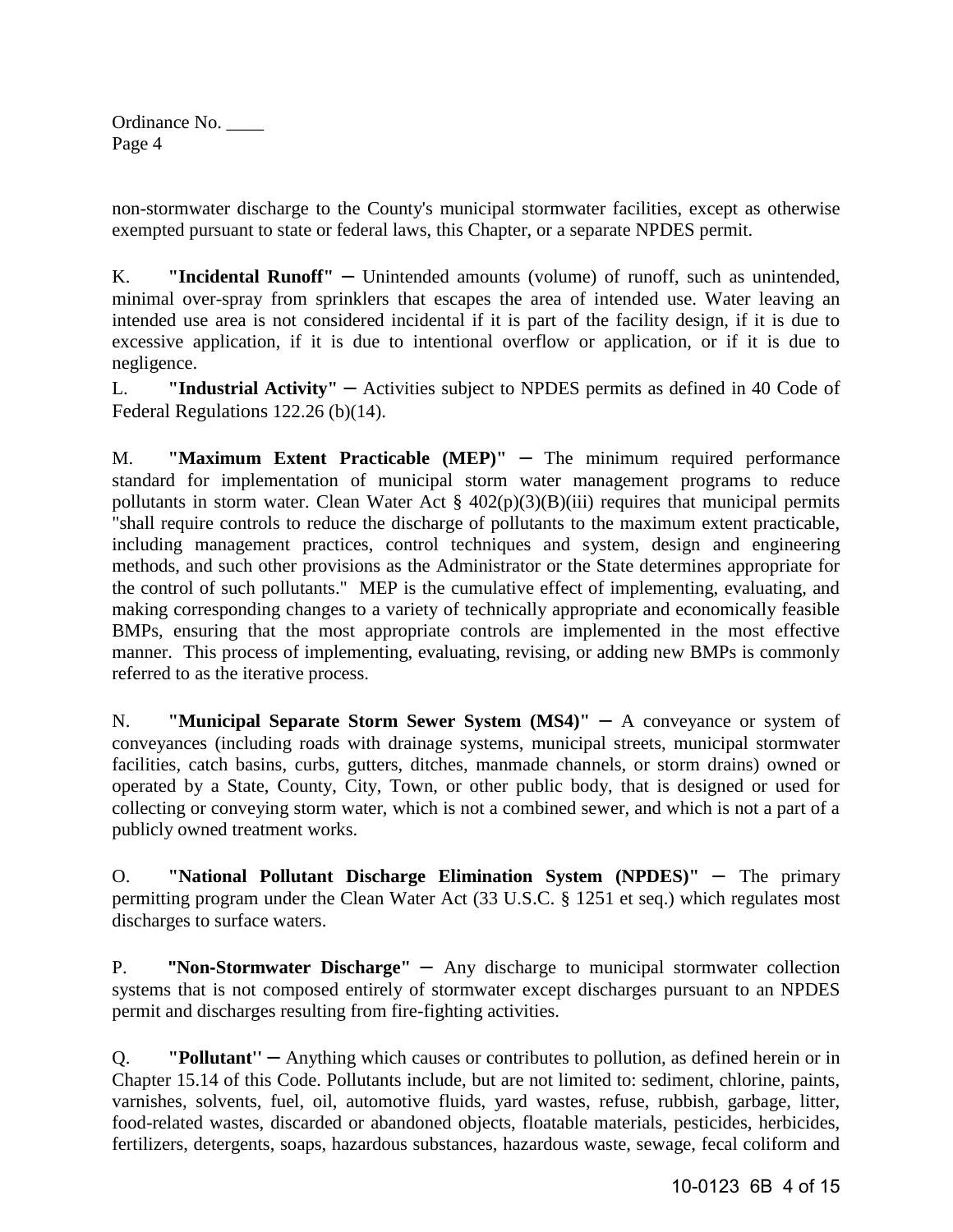pathogens, dissolved and particulate metals, animal wastes, wastes and residues that result from constructing a building or structure or from grading (including but not limited to sediments, slurries, and concrete residue), and noxious or offensive matter of any kind.

R. **"Pollution"** – "The man-made or man-induced alteration of the chemical, physical, biological, and radiological integrity of water" (CWA Section 502 (19)). Pollution also means, "alteration of the quality of the Waters of the State by waste to a degree which unreasonably affects either the waters for beneficial uses of facilities which serve these beneficial uses" (California Water Code Section 13050 (1)).

S. **"Porter-Cologne Act"** – The Porter-Cologne Water Quality Control Act, as amended (California Water Code section 13000 et seq.).

T. **"Property Owner"** – Any person, entity, company, and/or authorized representative having title to real property within the geographic area affected by this Chapter.

U. **"Regional Water Quality Control Board"** – The California Regional Water Quality Control Board, Lahontan and Central Valley Regions.

V. **"Stormwater"** – Storm water runoff, snowmelt runoff, and surface runoff and drainage [40 Code of Federal Regulations 122.26 (b)(13)]. As storm water flows over the land or impervious surfaces, it accumulates debris, chemicals, sediment or other pollutants that could adversely affect water quality if the storm water is discharged untreated.

W. **"Stormwater Facility"** – Structures that are designed to capture, convey and treat stormwater runoff while removing pollutants and controlling flow rates. These facilities include pipes, ditches, swales, filters, ponds, basins, underground vaults and drop inlets. Facilities require maintenance in order to remain functional.

X. **"Stormwater Pollution Prevention Plan (SWPPP)"** – The construction site water quality management plan required by the State's construction general stormwater permit.

Y. **"Surface Water"** – Includes, but is not limited to, perennial and ephemeral streams, lakes, wetlands, springs and similar waters which flow or reside in natural or artificial impoundments or drainage ways.

Z. **"Waters of the United States"** – Surface watercourses and water bodies as defined by 40 Code of Federal Regulations section 122.2, including all natural waterways and definite channels and depressions in the earth that may carry water, even though such waterways may only carry water during rains and storms and may not carry stormwater at and during all times and seasons.

AA. **"Waters of the State"** – All surface watercourses and water bodies, including lakes, bays, ponds, impounding reservoirs, springs, wells, rivers, streams, creeks, marshes, inlets,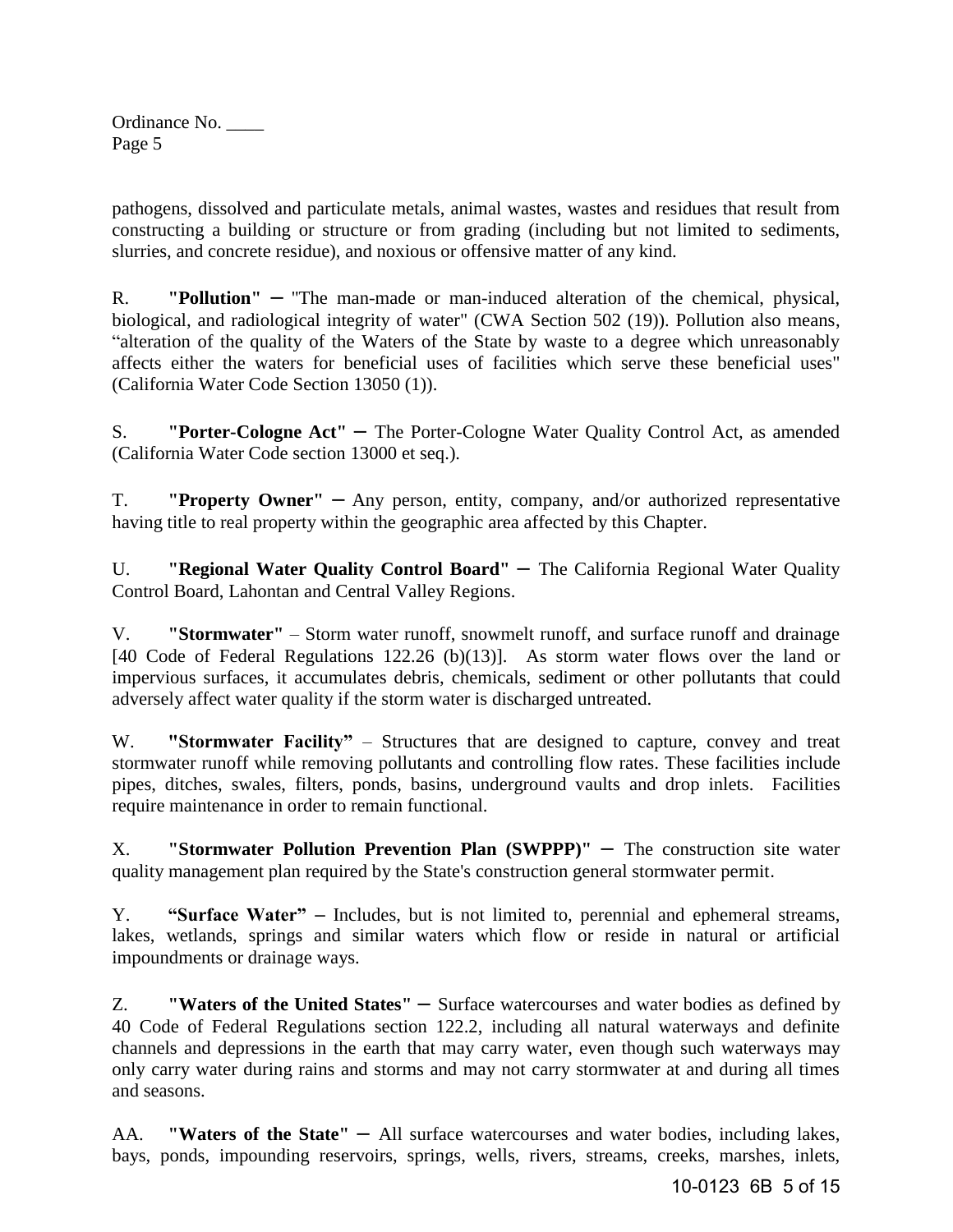canals, and all other bodies of surface waters (Porter Cologne Section 13050 (e)), and which are within the unincorporated areas of County of El Dorado. This definition includes, but is broader than, Waters of the United States.

Any term(s) defined in the Federal Clean Water Act, as amended, and/or defined in the regulations for the stormwater discharge permitting program issued by the Environmental Protection Agency, as amended, and which are not specifically defined above, shall, when used in this Chapter, have the same meaning as set forth in said act or regulation.

#### **8.79.060. Responsibility for Administration.**

El Dorado County shall administer the provisions of this Chapter with all participating departments of the Storm Water Management Plans.

#### **8.79.070. Conflicts with other laws.**

In the event of any conflict between this Chapter and any federal or state law or regulation or County ordinance, that requirement which establishes the higher standard for public health shall govern. To the extent permitted by law, nothing in this Chapter shall preclude enforcement of any other applicable law, regulation, order, permit, or County ordinance.

#### **8.79.080. Discharge Prohibitions.**

Except as provided in Section 8.79.090, it is unlawful for any person to make or cause to be made any illicit connection to or illicit discharge into a stormwater facility.

Notwithstanding the exemptions provided by Section 8.79.090, if the Enforcement Agency determines any otherwise exempt discharge causes or significantly contributes to violations of any water quality standard, or conveys significant quantities of pollutants to stormwater facilities, surface water(s) or watercourse(s), or is a danger to public health or safety, then the Enforcement Agency may give written notice to the property owner or occupant that the otherwise applicable exemption will not apply to the subject discharge following expiration as noted by the applicable notice. Any such discharge shall thereafter be prohibited from entering the stormwater facility or surface water.

#### **8.79.090. Exemptions to Prohibited Discharges.**

Discharges from the following activities shall not be prohibited unless the Enforcement Agency determines that the discharge causes or significantly contributes to violations of any plan standard, or conveys significant quantities of pollutants to surface water or watercourses, or is a danger to public health or safety. The Enforcement Agency may give written notice to the property owner or occupant that the otherwise applicable exemption will not apply.

- A. Water line flushing and discharges from potable water sources.
- B. Incidental runoff from landscape irrigation and lawn watering.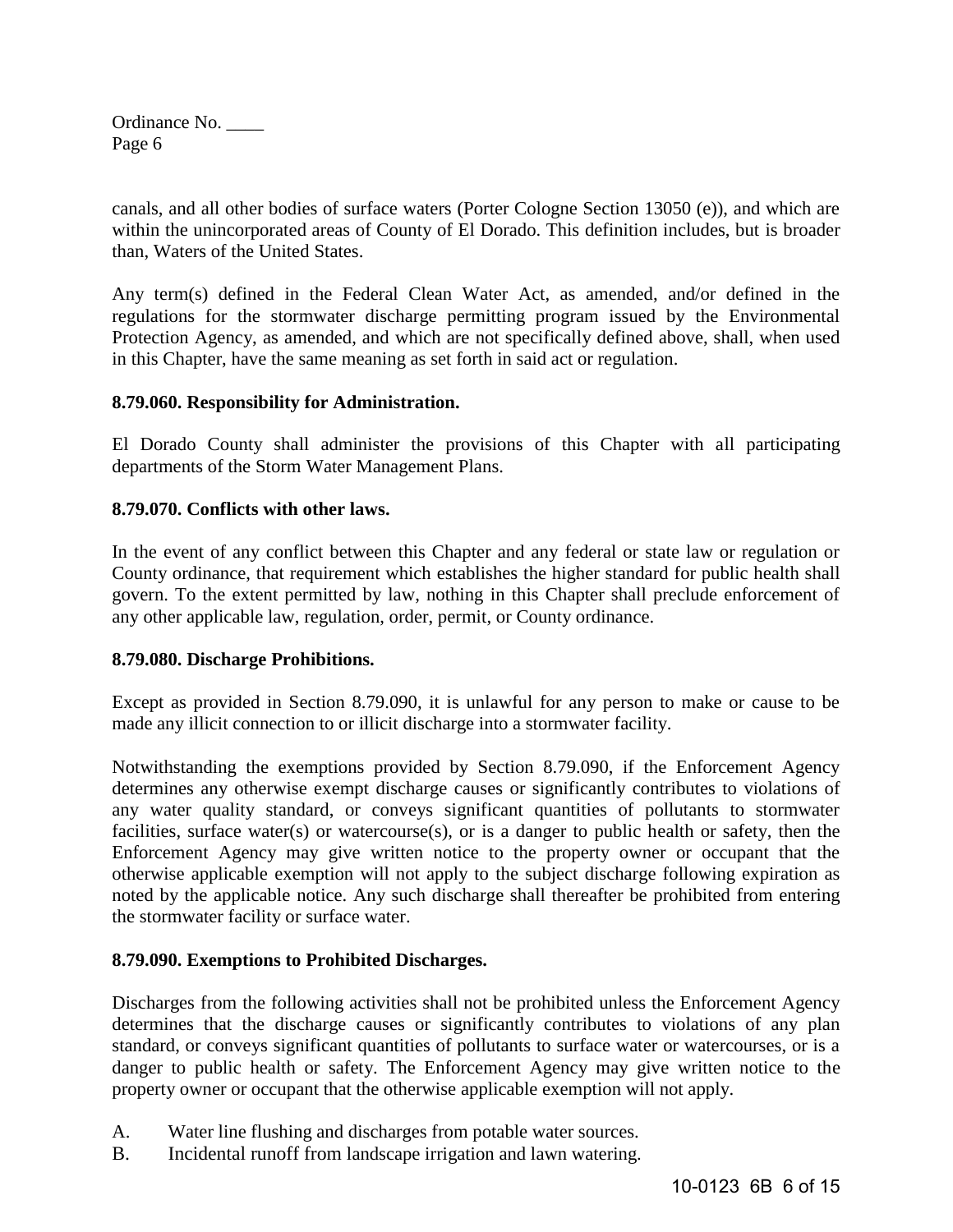C. Diverted stream flows and irrigation water.

D. Springs, rising groundwater, and flows from riparian habitat and wetlands.

E. Uncontaminated groundwater infiltration (as defined at 40 Code of Federal Regulation Section 35.2005(b)(20)).

F. Uncontaminated pumped groundwater, foundation drains, footing drains, fountain drains and water from crawl space pumps.

G. Air conditioning condensation.

H. Individual residential car washing.

I. Dechlorinated, pollution-free swimming pool and spa water discharges from residential property.

J. Fire-fighting flows.

#### **8.79.100. Discharge in Violation of Existing NPDES Permit.**

Any person subject to any individual and/or industrial NPDES stormwater discharge permit shall comply with all provisions of such permit, SWPPP, and any regulations or ordinances promulgated thereto, including provisions outlined in Chapter 15.14 of this Code. Proof of compliance with said permit may be required in a form acceptable to the Enforcement Agency (1) prior to or as a condition of a subdivision map, site plan, building permit, or development, redevelopment, or improvement plan; (2) upon inspection of the facility; (3) during any enforcement proceeding or action; or (4) for any other reasonable cause at any other time.

#### **8.79.110. Discharge in Violation of County's NPDES Permit; Indemnification.**

Any discharge that would result in or contribute to a violation of the County's NPDES permit issued by the Regional Water Quality Control Board and any amendment, revision or reissuance thereof, either separately considered or when combined with other discharges, is prohibited. Liability for any such discharge shall be the responsibility of the person(s) so causing or responsible for the discharge, and such persons shall defend, indemnify and hold harmless the County and it's officers, agents, employees, representatives, and volunteers from any and all claims in any administrative or judicial enforcement action relating to such discharge.

#### **8.79.120. Acts Potentially Resulting in Violation of Federal Clean Water Act and/or Porter-Cologne Act.**

The standards set forth herein and promulgated pursuant to this Chapter are minimum standards. This Chapter does not intend or imply that compliance with these minimum standards will ensure that there will be no contamination, pollution, or unauthorized discharge of pollutants into the Waters of the State. This Chapter shall not create liability on the part of the County, and its officers, agents, employees, representatives, and volunteers for any damage that results from any discharger's reliance upon this Chapter or any administrative decision made hereunder.

#### **8.79.130. Right of Entry; Inspections.**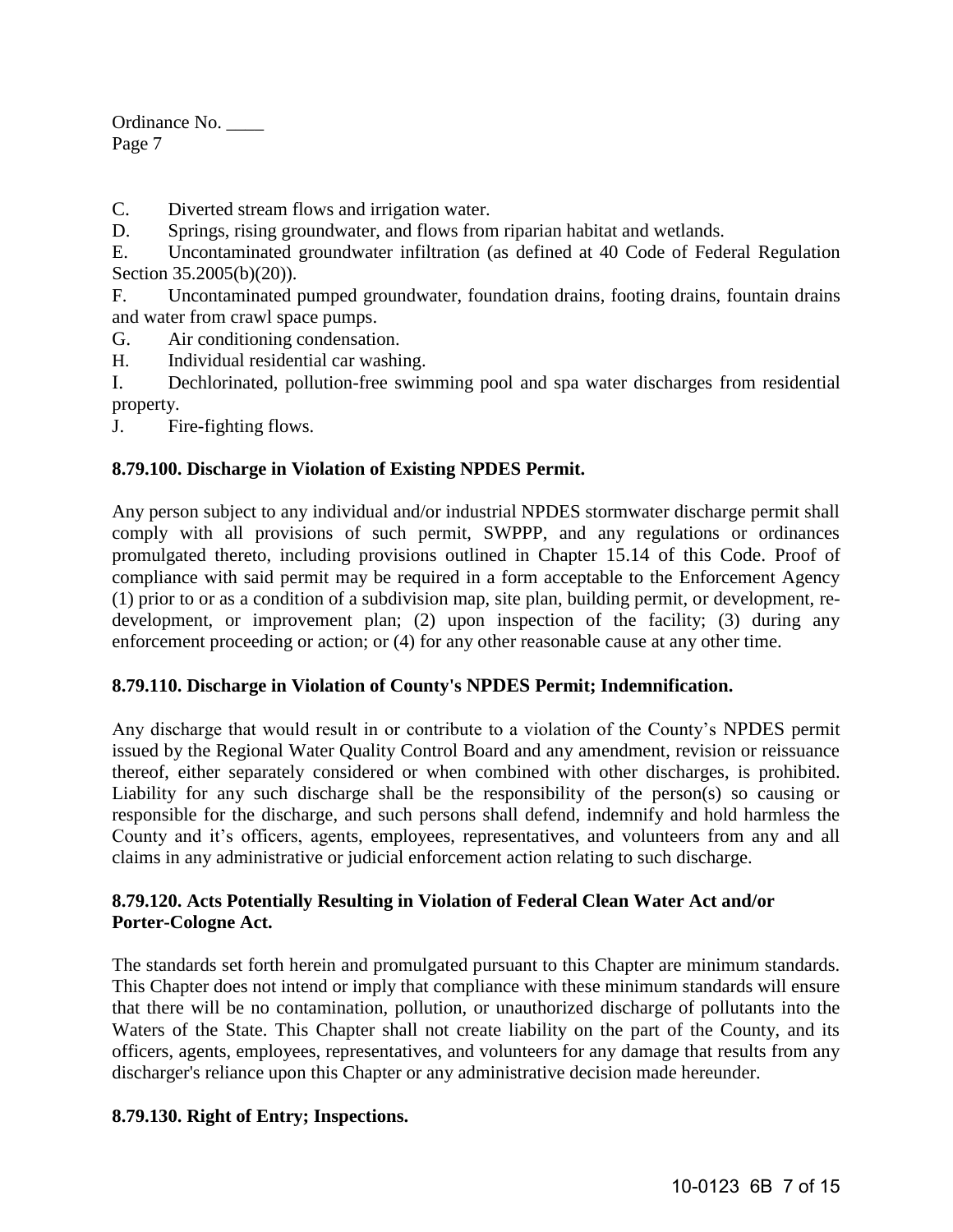A. The Enforcement Official is authorized to enter any building or premises upon consent through existing permit or written/verbal consent in accordance with the provisions of this section for the purpose of making an inspection to enforce the provisions of this Chapter and to assure the proper implementation of BMPs. Inspections/investigations shall be based upon such reasonable selection processes as may be deemed necessary to carry out the objectives of the Chapter, including, but not limited to: visual evidence, complaints received, knowledge or physical evidence of industrial activities or other pollutant sources, random sampling, sampling in areas with evidence of stormwater contamination, illicit connections, illicit discharge, or similar factors.

B. Right to inspect. Unless inspections are authorized pursuant to an existing permit issued to the property owner or occupant, prior to commencing any inspection as hereinabove authorized, the Enforcement Official shall obtain either the consent of the property owner or occupant or shall obtain an administrative inspection warrant or criminal search warrant.

C. Compliance assessments. The Enforcement Official may inspect property for the purpose of verifying compliance with this Chapter, including but not limited to: (i) identifying products produced, processes conducted, chemicals used and materials stored on or contained within the property, (ii) identifying point(s) of discharge of all wastewater, process water systems and pollutants, (iii) investigating the natural slope, including drainage patterns and man-made conveyance systems, (iv) establishing the location of all points of discharge from the property, whether by surface runoff, snow melt, or through a stormwater facility, (v) locating any illicit connection or the source of any illicit discharge, and (vi) evaluating compliance with any stormwater discharge permit.

D. Portable equipment. For purposes of verifying compliance with this Chapter, the Enforcement Official may inspect any vehicle, truck, trailer, tank truck or other mobile equipment that may pose a threat to surface waters, stormwater facilities or the MS4.

E. Records review. The Enforcement Official may inspect all records of the property owner or occupant of property relating to State general permits, stormwater pollution prevention plans, monitoring program plans and any other record(s) relating to illicit connections, illicit discharges, or any other source of contribution or potential contribution of pollutants to a stormwater facility.

F. Sample and test. The Enforcement Official may inspect, sample and test any runoff, soils area, process discharge, materials within any waste storage area (including any container contents), and/or treatment system discharge for the purpose of determining the potential for contribution of pollutants to a stormwater facility. The Enforcement Official may investigate the integrity of all stormwater facilities or other pipelines on the property using appropriate tests, including but not limited to smoke and dye tests or video surveys. The Enforcement Official may take photographs or video tape, make surveys, measurements or drawings, and create any other record reasonably necessary to document conditions on the property.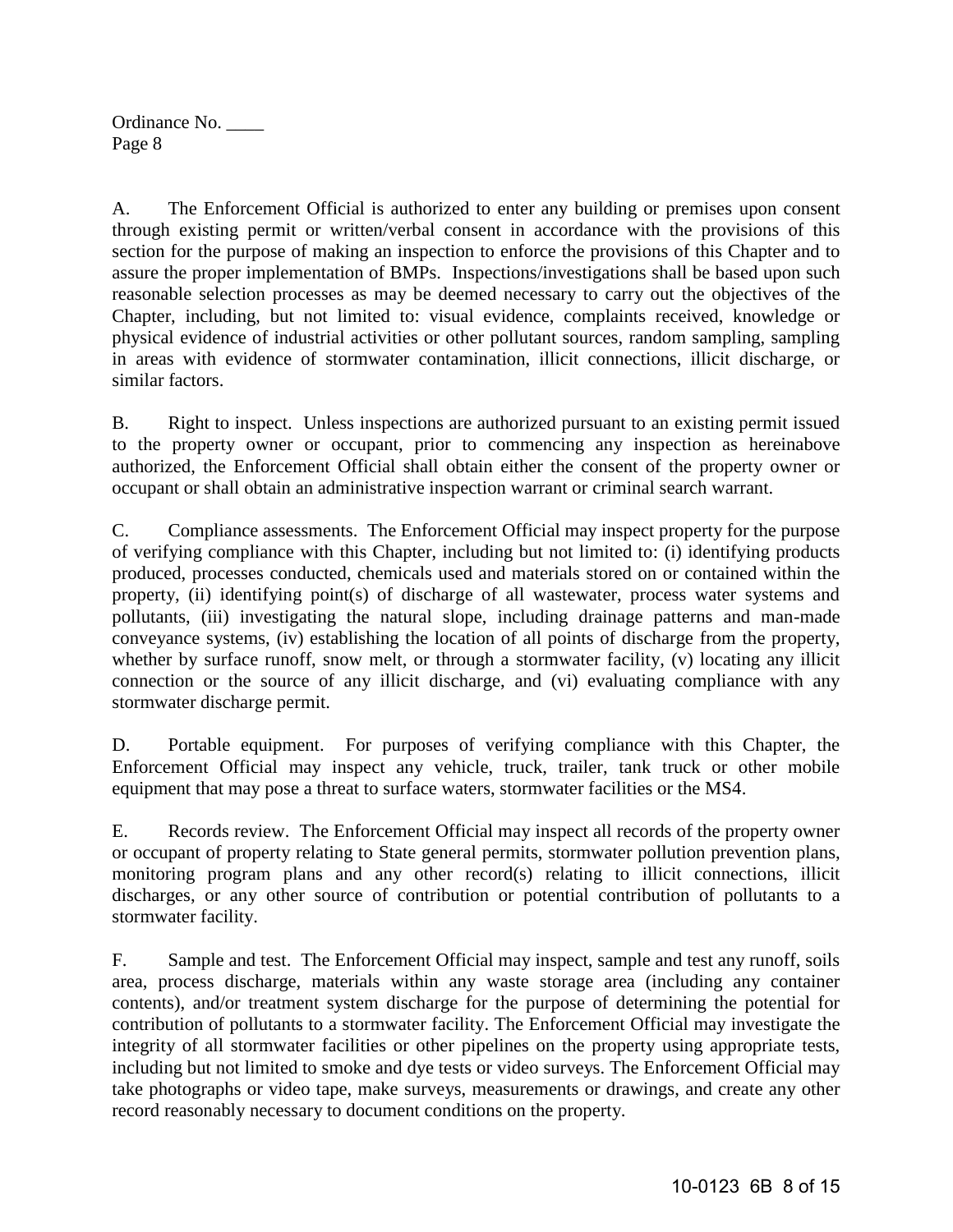G. Monitoring. The Enforcement Official may erect and maintain monitoring devices for the purpose of measuring any discharge or potential source of discharge to a stormwater facility.

H. Test results. The property owner or occupant of property subject to inspection shall, on submission of a written request to the Enforcement Official, receive copies of all monitoring and test results conducted during the investigation.

## **8.79.140. Concealment and Abetting.**

Causing, permitting, aiding, abetting, or concealing a violation of any provision of this Chapter shall constitute a violation.

## **8.79.150. Reduction of Pollutants in Stormwater; Best Management Practices.**

## A. **General Requirements**

Any person engaging in activities that may result in pollutants entering a stormwater facility shall implement Best Management Practices to the maximum extent practicable (MEP), or as determined by the Enforcement Agency, to prevent such pollutants.

## B. **Maintenance**

All BMPs shall be protected and maintained to ensure continuous and fully effective performance as designed.

## C. **Illicit Connection**

It is unlawful and a violation of this Chapter for any person to establish, use, or maintain any unauthorized connection to a stormwater facility or MS4.

## D. **Waste Disposal**

No person shall throw, deposit, leave, maintain, keep, or permit to be thrown, in or upon any public or private property, driveway, parking area, street, alley, sidewalk, component of a stormwater facility or Waters of the State, any refuse, rubbish, garbage, litter, or other discarded or abandoned objects, articles, and accumulations, so that the same may cause or contribute to pollution, as further proscribed by Section 8.42.700 et seq. of this Code.

## E. **Construction Activities**

Any person performing construction work within the County shall implement appropriate BMPs to prevent the discharge from the site of pollutants, soil, or construction wastes or debris, including contaminants from construction materials, tools, and equipment to a stormwater facility.

## F. **Watercourse Protection**

Every person owning property through which a watercourse passes, or such person's lessee, shall keep and maintain that part of the watercourse within the property reasonably free of trash, debris, and other obstacles that would pollute or contaminate the watercourse.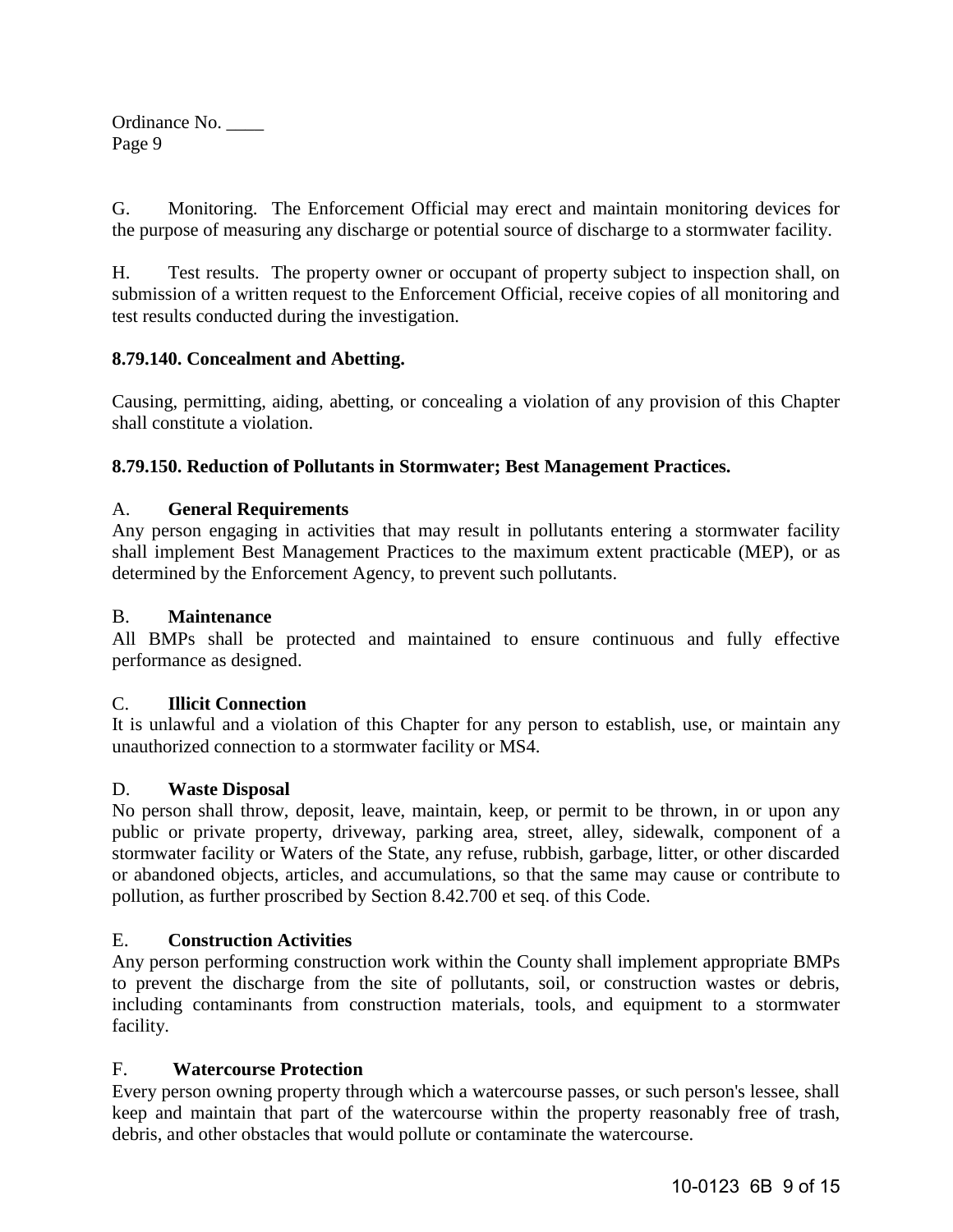## G. **Development / Redevelopment**

The County may require development and/or redevelopment projects to incorporate appropriate BMPs to control the volume, rate, and potential pollutant loading of stormwater runoff from such development / redevelopment. These required BMPs may be contained in any land use entitlement, conditions of approval, grading plans, improvement plans, or any construction or building-related permit to be issued relative to such development / redevelopment. The owner and developer shall comply with the terms, provisions, and conditions of such land use entitlements and building permits as required elsewhere in County Code and adopted Storm Water Management Plans. The County may withhold final approvals or other authorizations if the owner or developer is in violation of the provisions of this Chapter.

## **8.79.160. Containment and Notification of Illegal Discharges.**

Any person owning or occupying premises who has knowledge of any illicit discharge from or across those premises which might enter a stormwater facility, except as provided in Section 8.79.090, shall:

A. Immediately take all reasonable action to contain and abate the Illicit Discharge, and;

B. Notify the Enforcement Agency or its designated contact person within twenty-four (24) hours of discovery of the illicit discharge. The Enforcement Agency may require the property owner and/or the responsible person to take corrective actions within a specified time pursuant to this Chapter.

Additionally, any party responsible for runoff in excess of Incidental Runoff shall do the following: (a) detect leaks and correct the leaks within 72 hours of learning of the leak; (b) properly design and aim sprinkler heads; (c) not irrigate during precipitation events; and (d) manage ponds containing recycle water such that no discharge occurs unless the discharge is a result of a 25-year, 24-hour storm event or greater, and the Regional Water Quality Control Board is notified by email no later than 24 hours after the discharge.

## **8.79.170. Enforcement.**

Any person who violates a provision of this Chapter may be subject to administrative, civil, or criminal liability as provided in this Chapter, Chapter 1.24, and/or Chapter 9.02 of this Code.

# A. **Primary Authority**

The Enforcement Agency is empowered to use any of the provisions of Sections 8.79.170 through 8.79.220, and the provisions found in Chapters 1.24 or 9.02, where appropriate to correct violations of, and secure compliance with the provisions of this Chapter.

## B. **Warning Not Required**

Issuance of a warning shall not be a requirement prior to using any enforcement provision of this Chapter.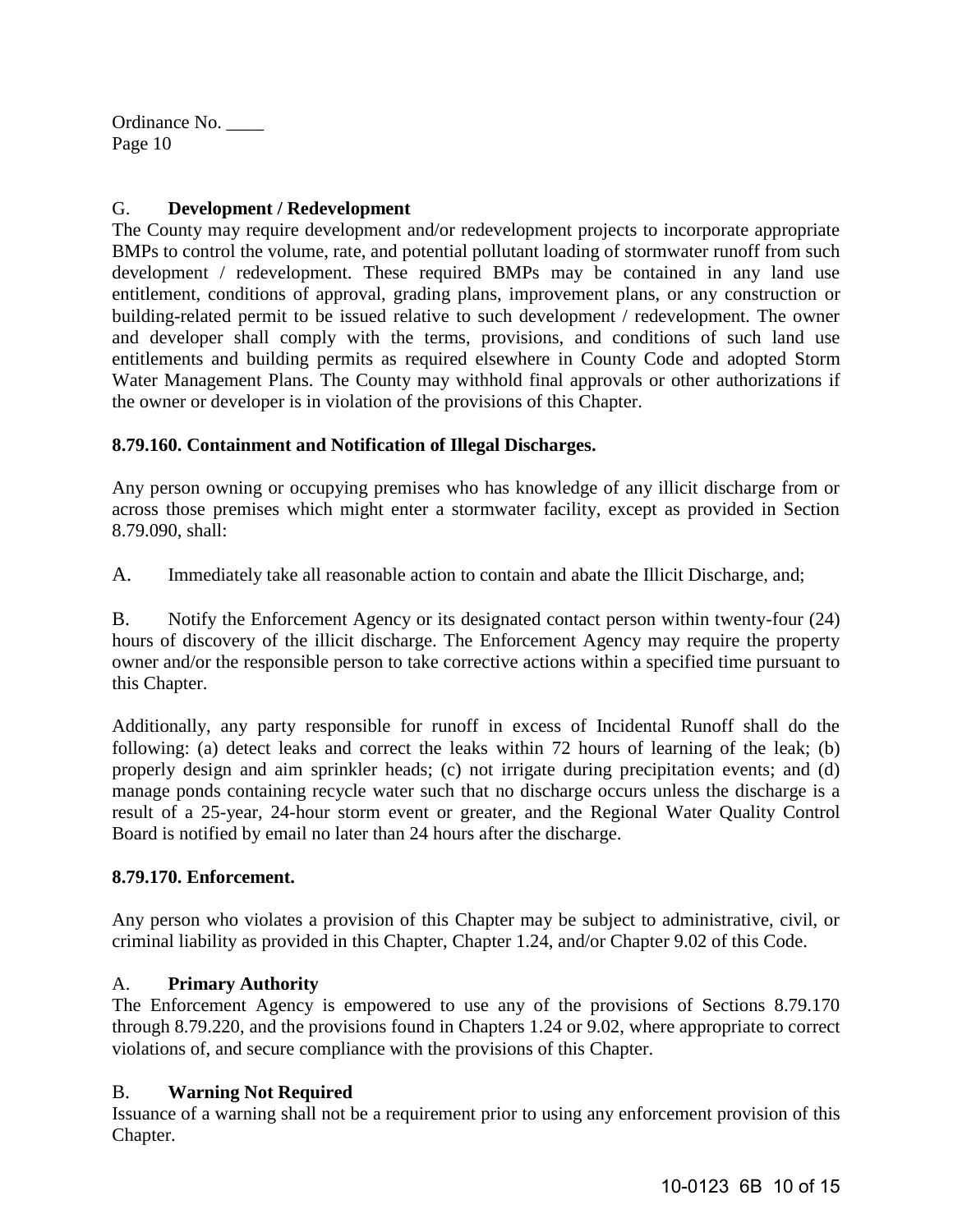#### **8.79.180. Violation.**

#### A. **Informal Warning; Educational Materials**

Whenever the Enforcement Official determines that a violation of a provision of this Chapter has occurred or may occur, the Enforcement Official may provide a warning to any person and/or owner responsible for the condition giving rise to such violation or potential violation. Such warning may include the distribution of educational materials to assist in future compliance with this Chapter. This warning may be provided in person or in writing.

#### B. **Notice of Noncompliance**

Whenever the Enforcement Official determines that a violation has occurred, the Enforcement Official may serve a Notice of Noncompliance to any person and/or property owner responsible for the violation. Each Notice of Noncompliance shall contain the following information:

- 1. The date of the violation;
- 2. The address or a definite description of the location where the violation occurred;
- 3. The Chapter section violated and a description of the violation;
- 4. A description of how the violation can be corrected;

5. A time limit by which the violation shall be corrected, after which further enforcement and/or corrective actions may be taken by the County if the violation is not fully corrected;

6. The name and signature of the individual preparing the Notice of Noncompliance;

7. A statement outlining the procedure for appeal of the Notice of Noncompliance; and

 8. Notice of potential liability under the federal Clean Water Act or State Porter Cologne Water Quality Act.

## C. **Administrative Compliance Order**

Whenever the Enforcement Official determines that a violation has occurred, the Enforcement Official may serve an Administrative Compliance Order to any person and/or property owner responsible for the violation. Each Administrative Compliance Order shall contain the following information:

- 1. The date of the violation;
- 2. The address or a definite description of the location where the violation occurred;
- 3. The Chapter section violated and a description of the violation;
- 4. An order to cease all activities which are believed to be causing the violation;

5. A time limit by which the violation shall be corrected, after which corrective actions will be taken by the County if the violation is not fully corrected;

 6. A statement that the County will charge the person and/or owner for all administrative costs associated with enforcement actions;

- 7. An order prohibiting the continuation or repeated occurrence of the violation;
- 8. The name and signature of the individual preparing the citation;
- 9. A statement outlining the procedure for appeal of the Order;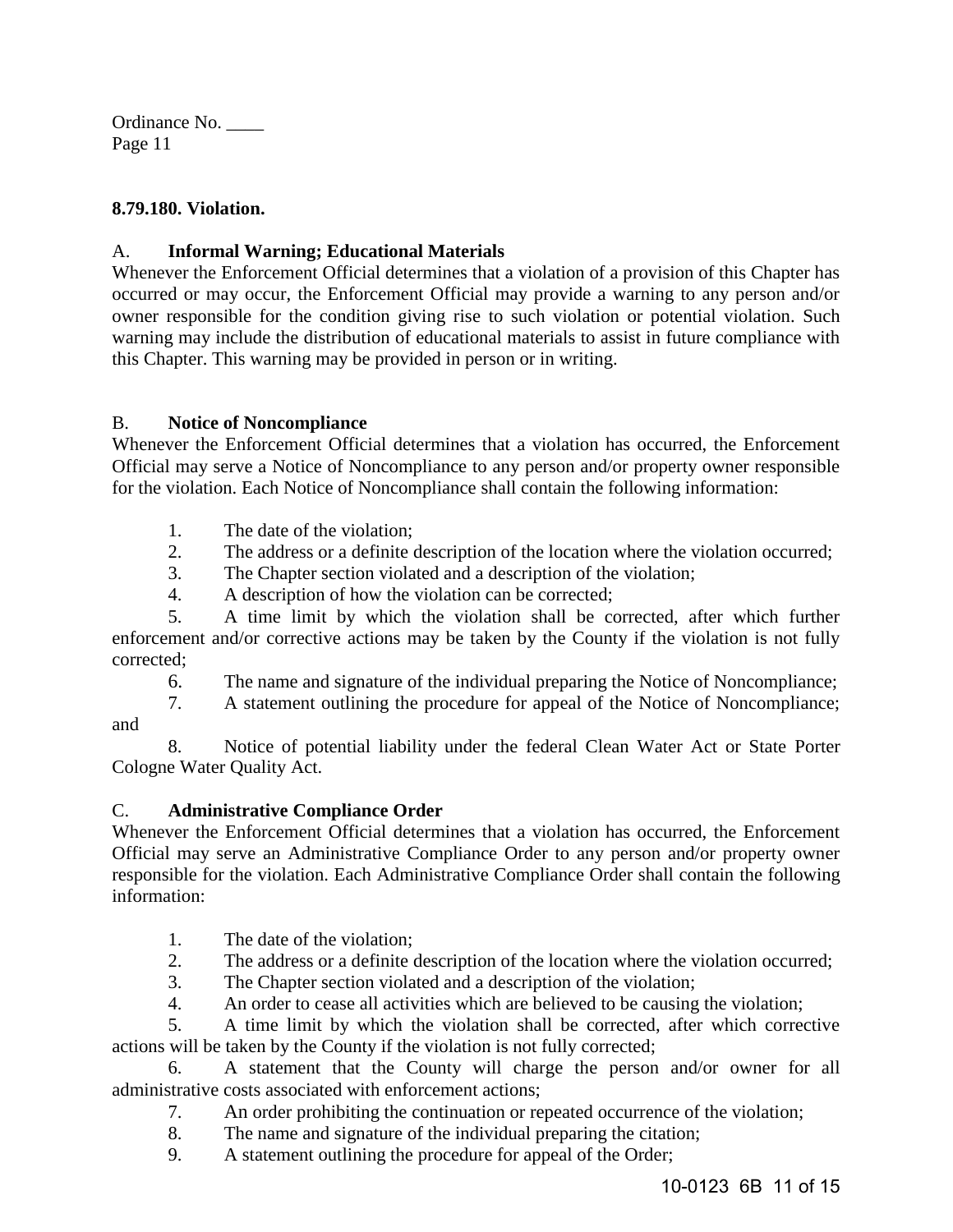10. Notice to the violator of potential liability under the federal Clean Water Act or State Porter Cologne Water Quality Act; and

 11. Any other terms or requirements reasonably calculated to achieve full compliance with the terms, conditions, and requirements of any permit issued pursuant hereto.

#### D. **Citation**

The Enforcement Official is authorized to issue citations for infractions of this section using the provisions found in Chapters 1.24 or 9.02 of this Code.

#### E. **Misdemeanor**

Any violation of this Chapter may, at the discretion of the Enforcing Agency, be considered a misdemeanor and, as such, may be punished using the provisions of Chapter 1.24, including a fine of not more than \$500.00, imprisonment for a period not to exceed six (6) months, or both.

#### F. **Cost Recovery**

The Enforcement Official may deliver to the property owner or occupant, any permittee, or any other person who becomes subject to a Notice of Noncompliance or Administrative Compliance Order, an invoice for costs. An invoice for costs shall be immediately due and payable to the County for the actual costs incurred by the County in issuing and enforcing any notice or order.

If any owner or occupant, permittee, or any other person subject to an invoice for costs fails to either pay the invoice for costs or appeal successfully the invoice for costs or the underlying notice or order in accordance with this section, then the County may institute collection proceedings or resort to any collections methods authorized by Chapter 9.02 of this Code.

#### G. **Service**

The Enforcement Officer shall use the provisions of Section 9.02.120 of the County's Ordinance Code to serve a Notice of Noncompliance, Citation, Administrative Compliance Order, or Invoice for Costs to effectuate the provisions of this Chapter.

#### H. **Separate Violation Intent**

 1. Each day in which a violation occurs and each separate failure to comply with any provision of this Chapter is a separate offense and punishable by penalties in accordance with this Chapter.

 2. A violation of the provisions of this Chapter shall occur irrespective of the negligence or intent of the violator to construct, maintain, operate, or utilize an illicit connection, or to cause, allow or facilitate any illicit discharge or threatened illicit discharge.

## **8.79.190. Administrative Appeals.**

A. Any person receiving a Notice of Noncompliance, Administrative Compliance Order, or Citation under Section 8.79.180, or any person required to perform monitoring, analysis, reporting or corrective activities by any Enforcement Official and who is aggrieved by such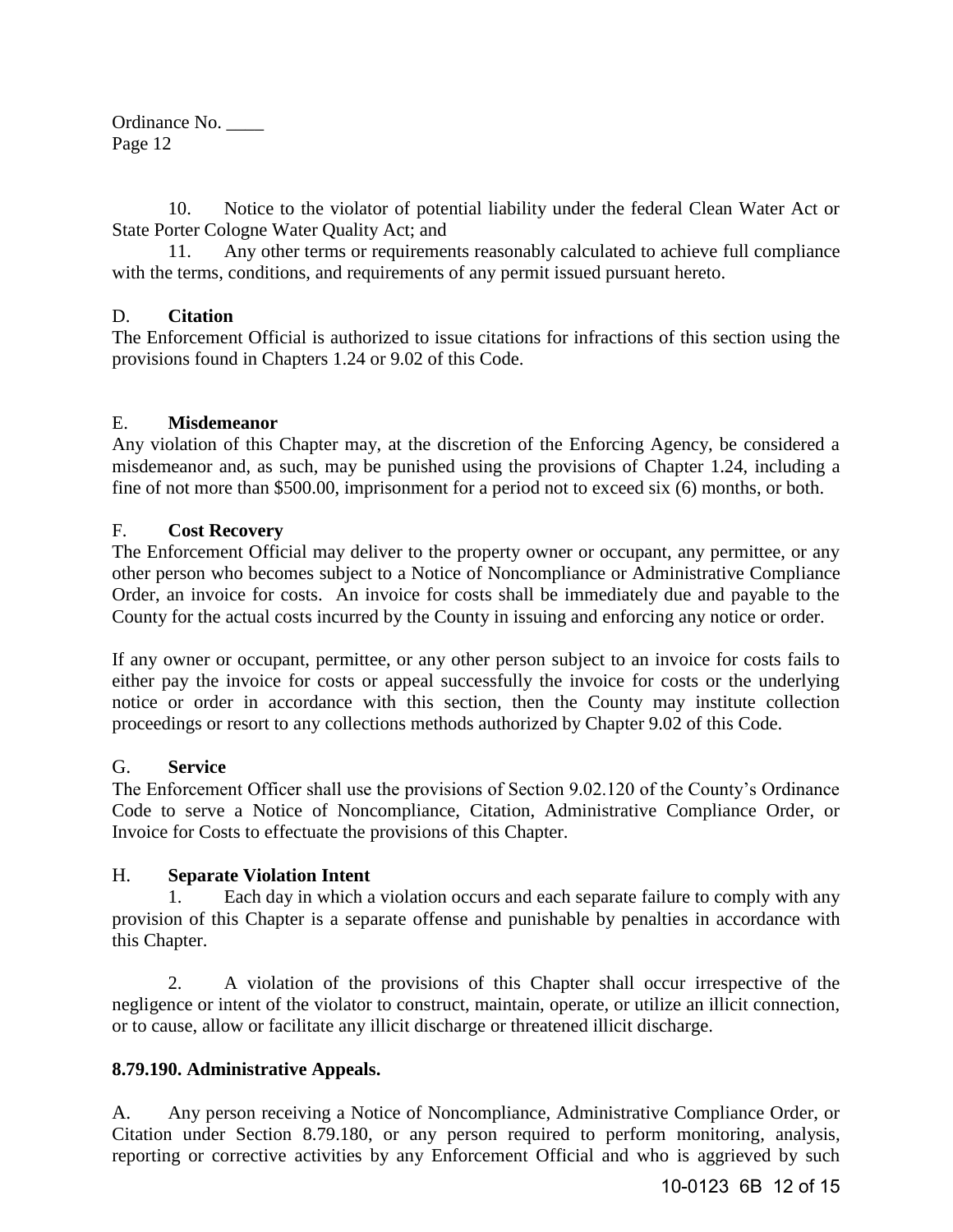decision may appeal the Notice of Noncompliance, Administrative Compliance Order, Citation, or decision in writing to the Hearing Officer within ten days following the effective date of the subject action. Upon receipt of such appeal, the Hearing Officer shall request a report and recommendation from the authorized County employee and shall set the matter for hearing at the earliest practical date. At said hearing, the Hearing Officer may base his or her decision on additional evidence, and may reject, affirm or modify the Enforcement Official's decision.

B.The decision of the Hearing Officer may be appealed to the Board of Supervisors by filing a notice of appeal with the clerk of the Board of Supervisors within fifteen (15) days of receipt of the decision of the Hearing Officer. Such appeals shall be in writing and shall set forth fully the grounds for the appeal. The Board of Supervisors shall thereupon fix a time and place for a public hearing of such appeal. The clerk of the Board of Supervisors shall give notice to the appellant of the time and place of hearing by serving it personally or by depositing it in the U.S. Post Office, postage prepaid, addressed to the appellant at his last known address at least five days prior thereto.

At the hearing before the Board of Supervisors, the appellant may appear in person or by counsel and present any relevant evidence relating to the grievance; the Enforcement Agency may present evidence in rebuttal thereof. The hearing may be continued from time to time, not to exceed thirty (30) days in all. The Board of Supervisors shall conduct a hearing and make findings as appropriate. The decision of the Board of Supervisors shall be final.

C. Notwithstanding the foregoing, these administrative appeal procedures shall not apply to criminal proceedings initiated to enforce this Chapter.

## **8.79.200. Nuisance Abatement; Summary Abatement.**

## A. **Nuisance Abatement**

The Enforcement Official may, in addition to other authorized procedures set forth in this Chapter, take action to abate any nuisance in accordance with the procedures found in Chapter 9.02 of this Code. The costs of any such abatement undertaken by the County shall be borne jointly and severally by the property owner and the person creating, causing, committing, allowing, or maintaining the nuisance and shall be collectable in accordance with the provisions of Chapter 9.02 of this Code.

#### B. **Summary Abatement**

The Enforcement Official may, in addition to other authorized procedures, take immediate action to abate any illicit discharge or threatened illicit discharge from any source to a stormwater facility when, in the discretion of the Enforcement Agency, the illicit discharge or threatened illicit discharge causes or threatens to cause a condition which presents an imminent danger to the public health, safety, or welfare, or the environment, or a violation of a permit. The Enforcement Official must first make reasonable attempts to contact and compel the responsible person and/or property owner to abate the illicit discharge or threatened illicit discharge in a satisfactory manner. The costs of any such abatement shall be borne jointly and severally by the property owner and the person creating, causing, committing, allowing, or maintaining the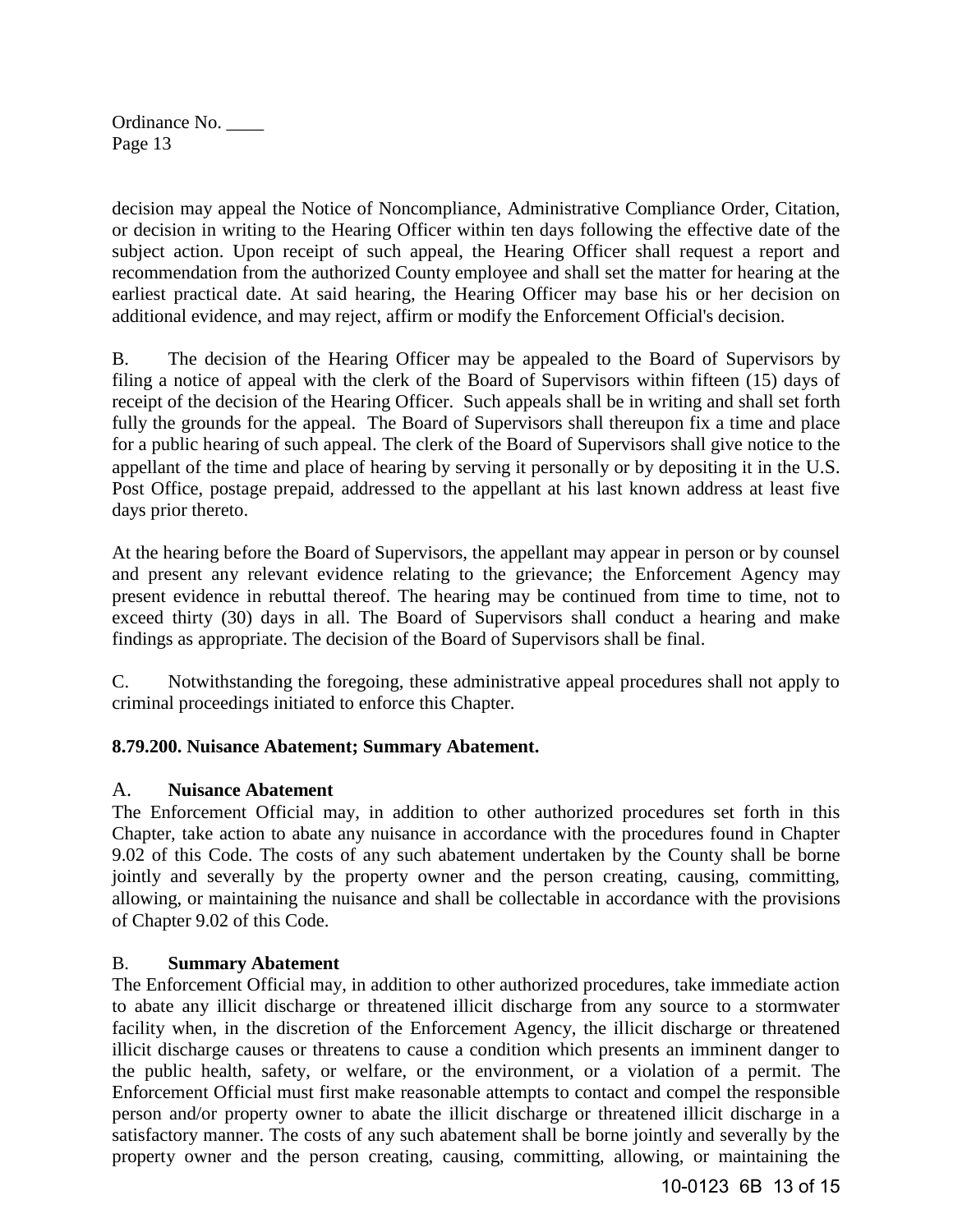nuisance and shall be collectable in accordance with the provisions of Chapter 9.02 of this Code. Following the summary abatement hearing, within 10 days of taking action in accordance with this Section, there shall be a post abatement hearing in accordance with Section 9.02.310.

## **8.79.210. Civil Actions.**

In addition to any other remedies provided in this Section, any violation of this Chapter may be enforced by civil action brought by the County. In any such action, the County may seek, as appropriate and allowed by law, any or all of the following remedies:

A. A temporary restraining order, preliminary and permanent injunction;

B. Reimbursement for the costs of any investigation, inspection or monitoring survey which led to the establishment of the violation, and for the reasonable costs of preparing and bringing action under this division;

C. Costs incurred in removing, correcting or terminating the adverse effect(s) resulting from the violation;

D. Compensatory damages for loss or destruction of water quality, wildlife, fish and aquatic life. Costs and damages under this subsection shall be paid to the County and shall be used exclusively for costs associated with monitoring and establishing stormwater discharge pollution control system and/or implementing or enforcing the provisions of this division.

## **8.79.220. Regulatory Fee Structure Authorized.**

The Enforcement Official shall collect such fees as may be authorized by the Board of Supervisors to establish and collect regulatory costs, which include routine inspections/investigations, and other regulatory functions associated with this Chapter. Any such fees shall be established by resolution of the Board of Supervisors.

## **8.79.230. Non-Exclusive Remedies.**

Each and every remedy available for the enforcement of this Chapter shall be non-exclusive and it is within the discretion of the Enforcement Agency to seek cumulative remedies, including those specified in Chapter 9.02 of this Code, except that multiple monetary fines or penalties shall not be available for any single violation of this Chapter. Moreover, the remedies available to the County pursuant to this Chapter shall not limit the right of the County to seek any other remedy that may be available by law.

**/ / / / / / / / /**